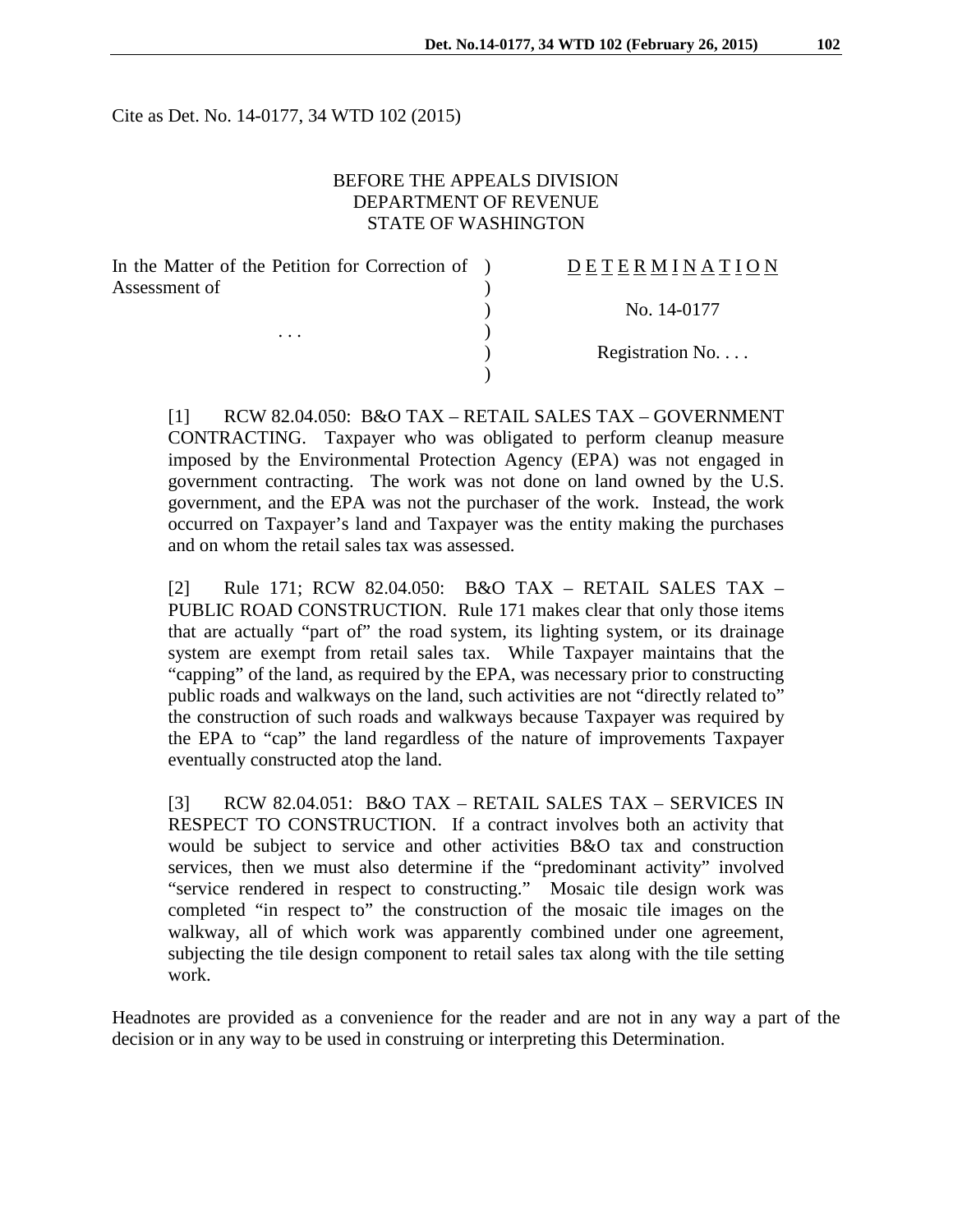Chartoff, A.L.J. – A limited liability company engaged in speculative building protests an Audit assessment of deferred sales and/or use tax on certain retail purchases. Taxpayer contends that certain purchases were exempt from retail sales tax because they were purchases either for the U.S. government or for public road construction. Taxpayer also contends that certain amounts it paid for mosaic tile work were for design services, and therefore exempt from retail sales tax. We deny the petition. $<sup>1</sup>$  $<sup>1</sup>$  $<sup>1</sup>$ </sup>

### ISSUES

- 1. Is Taxpayer's activity of "capping" its land with various layers of soil in compliance with the orders of the Environmental Protection Agency (EPA) exempt from retail sales tax under RCW 82.04.050(12)?
- 2. Is Taxpayer's activity of "capping" its land with various layers of soil in compliance with the orders of the EPA exempt from retail sales tax under RCW 82.04.050(10) and WAC 458-20- 171?
- 3. Where Taxpayer contracted with an artist to design and install mosaic tiles on a walkway, can Taxpayer exclude the separately invoiced design charges from the measure of use tax and/or deferred sales tax under RCW 82.04.051?

## FINDINGS OF FACT

Taxpayer is a Washington limited liability company that, during the relevant time period, was engaged in the speculative construction of apartments and other local improvements on 97 acres of real property (land) Taxpayer owned in . . . , Washington.

The land upon which Taxpayer constructed the various improvements was previously an industrial smelter site. The previous owner of the land was ordered in a consent decree from U.S. District Court to engage in a number of cleanup measures imposed by the Environmental Protection Agency (EPA). In 2005, the previous owner of the land filed for bankruptcy. Also in 2005, the previous owner of the land entered into a purchase agreement for a third party to purchase the land. In 2006, the bankruptcy court approved the purchase agreement on the condition that (1) the purchaser and the EPA agree on what cleanup measures the purchaser would complete on the land and (2) such purchase agreement is approved in U.S. District Court. Subsequently, the third party purchaser assigned its interest in the purchase agreement to Taxpayer.

Taxpayer subsequently entered into negotiations with the EPA regarding the cleanup measures Taxpayer had to complete prior to making improvements on the land. Those negotiations resulted in an amended consent decree from U.S. District Court in which Taxpayer became the obligated party to complete the various cleanup measures imposed by the EPA in its Statement of Work.

Included in the measures imposed by the EPA in its Statement of Work is a requirement that Taxpayer "cap" the majority of the land with five layers of soil to protect improvements from

<span id="page-1-0"></span><sup>&</sup>lt;sup>1</sup> Identifying details regarding the taxpayer and the assessment have been redacted pursuant to RCW 82.32.410.  $\overline{a}$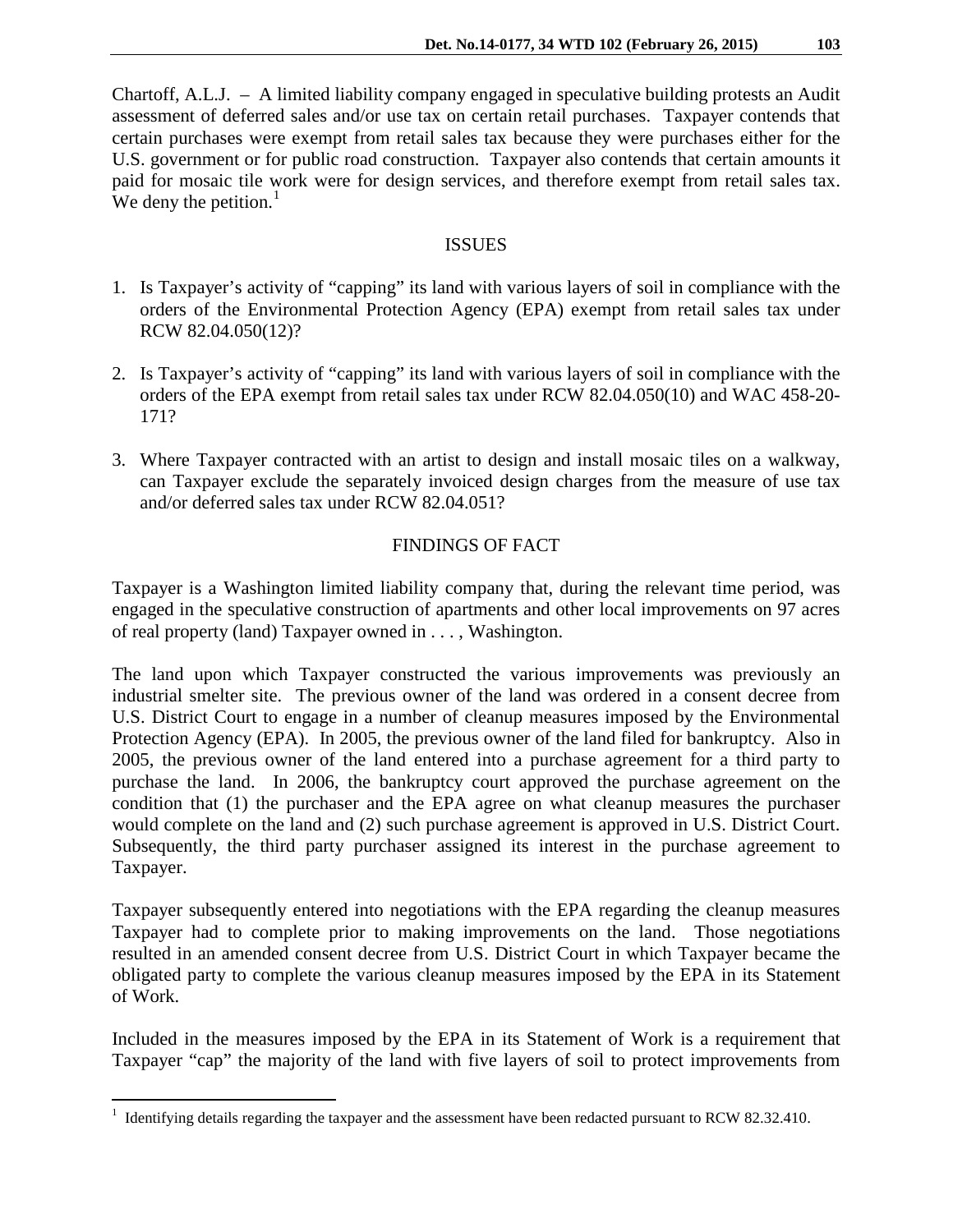residual pollution from the previous industrial activity. According to the Statement of Work, the "cap" had to consist of the following layers starting from the bottom:

- A layer of "dense (highly compacted) soil."
- A "physical marker layer designed to provide a visual indicator and some perforation protection."
- A 12-inch layer "constructed of fine-grained, highly compacted cohesive soil.
- An 18-inch layer of "dense, clean cover soil."
- A six inch layer of "clean topsoil and vegetation."

This cap was specifically not required in "areas of the [land] where building foundations, roadways, parking lots, promenades and concrete walkways may be approved as the functional equivalent of the site cap." Taxpayer completed the capping on the land as required by the EPA.

Also included in the cleanup measures imposed by the EPA was a requirement for Taxpayer to allow on-site disposal of contaminated residential soils from the surrounding neighborhoods. According to the Statement of Work, residential soils were to be placed as sub-grade at the smelter site as long as development allows. Such soils were eventually capped, as described above.

Taxpayer's subsequent improvements on the land included a pedestrian walkway. Taxpayer contracted with an artist to design and install a series of mosaic tile images along the walkway. According to Taxpayer's records, Taxpayer paid \$. . . for the tile design and \$. . . for setting the tiles. Taxpayer paid these amounts in six invoices the artist issued throughout the process. All but one of the invoices included partial amounts for both tile design and tile setting.

In 2013, the Department's Audit Division conducted a review of Taxpayer's books and records for the period of January 1, 2009 through December 31, 2012 (audit period). The Audit Division found that Taxpayer had presented a reseller permit to its suppliers and subcontractors relieving suppliers and [subcontractors] of the duty to collect retail sales tax from Taxpayer on those transactions. However, the Audit Division found that in some transactions, Taxpayer did not purchase the items at issue for resale, and therefore remained liable for deferred sales tax and/or use tax.

As a result of that review, on June 4, 2013, the Department issued a tax assessment for \$... including \$. . . in deferred sales tax and/or use tax, and also including \$. . . in interest. Taxpayer timely appealed the tax assessment.

# ANALYSIS

# 1. Government Contract Work

Taxpayer argues on appeal that its expenses incurred for "capping" the land, as ordered by the EPA, [were] not subject to retail sales tax. Washington imposes a tax on "retail sales," which include the following:

the sales of or charge made for tangible personal property consumed and/or for labor and services rendered in respect to . . . (b) the constructing, repairing, decorating, or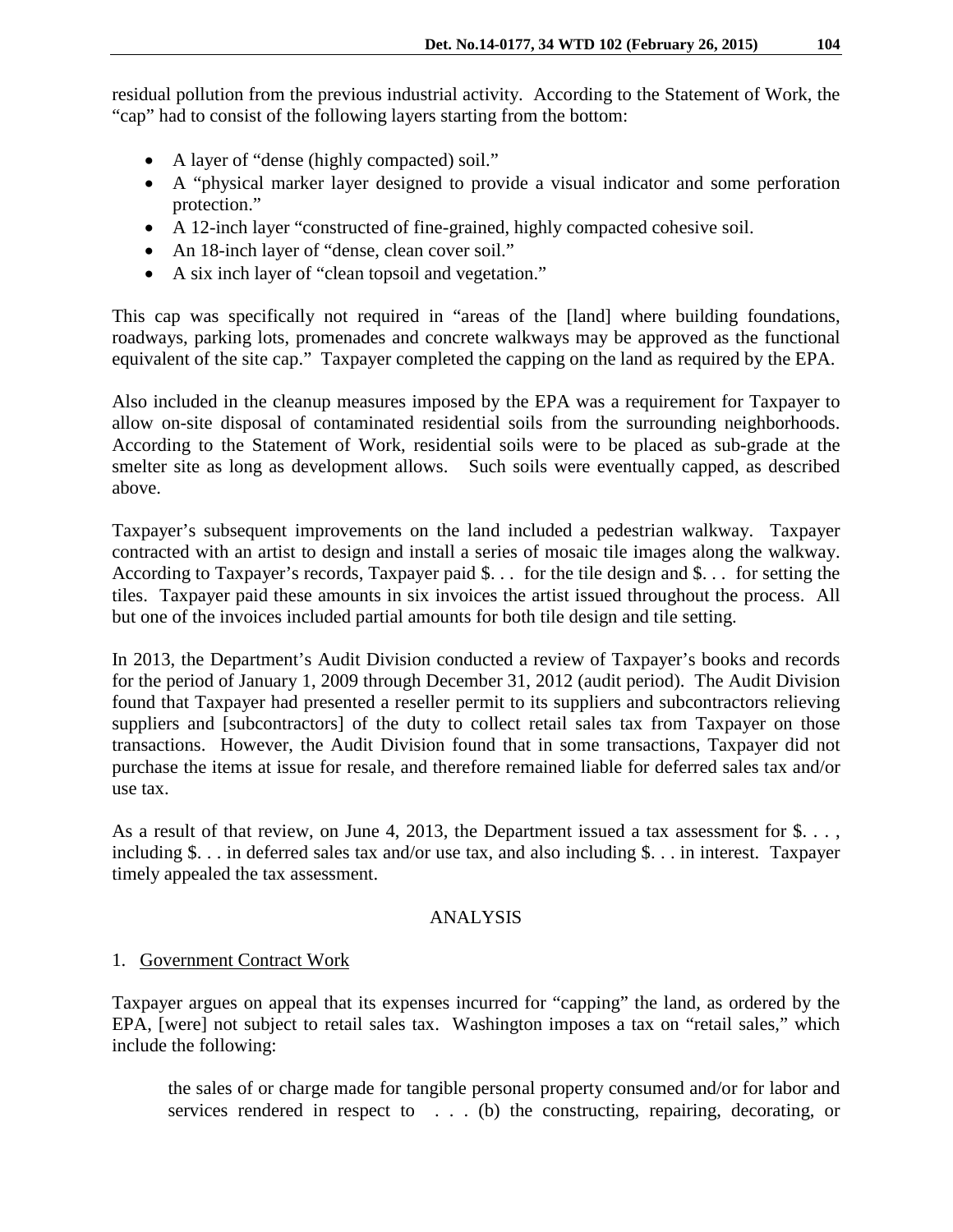improving of new or existing buildings or other structures under, upon, or above real property of or for consumers . . . .

RCW 82.04.050(2). For such "retail sales," the responsible party for paying the tax is the owner of the property upon which the construction, repair work, or decorating work occurs. RCW 82.04.190(4). The retail sales tax is measured by the full contract price for the construction, including the cost of materials consumed in the construction, labor costs, and markups. WAC 458-20-170(4)(a). Here, Taxpayer does not dispute that its activity on the land constituted "constructing," which is subject to retail sales tax unless some exclusion applies. Taxpayer contends that the expenses in question were for the U.S. Government, and therefore exempt from retail sales tax.

When construction is performed for the United States or its instrumentalities, the activity is statutorily excluded from the definition of "retail sale." RCW 82.04.050(12) states the following:

The term ["retail sale"] does not include the sale of or charge made for labor and services rendered in respect to the constructing, repairing, decorating, or improving of new or existing buildings or other structures under, upon, or above real property of or for the United States, [or] any instrumentality thereof . . . . Nor does the term include the sale of services or charges made for the clearing of land and the moving of earth of or for the United States, [or] any instrumentality thereof . . . .

. . .

Here, Taxpayer argues that the "capping" involved the moving of earth of or for the U.S. Government because the work was required by the EPA, which is a U.S. government agency. Yet, the "capping" was not done on land owned by the U.S. government, and the EPA was not the purchaser [of the work]. Instead, the work occurred on Taxpayer's land and Taxpayer was the entity making the purchases and on whom the retail sales tax was assessed. Taxpayer has provided no evidence suggesting that it is "so closely connected" to the government that we cannot view Taxpayer as separate from the government. Indeed, all available evidence indicates that Taxpayer is a privately-owned entity without any direct tie to a government entity.

It is clear that the government exclusion from retail sales tax liability is reserved [primarily] for those situations in which the government itself would otherwise be taxed by a state. This is simply not the case here, where the retail sales tax falls on Taxpayer, a privately-owned entity. Thus, the circumstances of this case do not implicate the exclusion from retail sales tax under RCW 82.04.050(12).

#### 2. Public Road Construction

Taxpayer next argues that because it constructed public roads and walkways on portions of the land, the "capping" Taxpayer completed on the land under those public roads and walkways should be exempt from retail sales tax under RCW 82.04.050(10), which states that a "retail sale" does not include the following: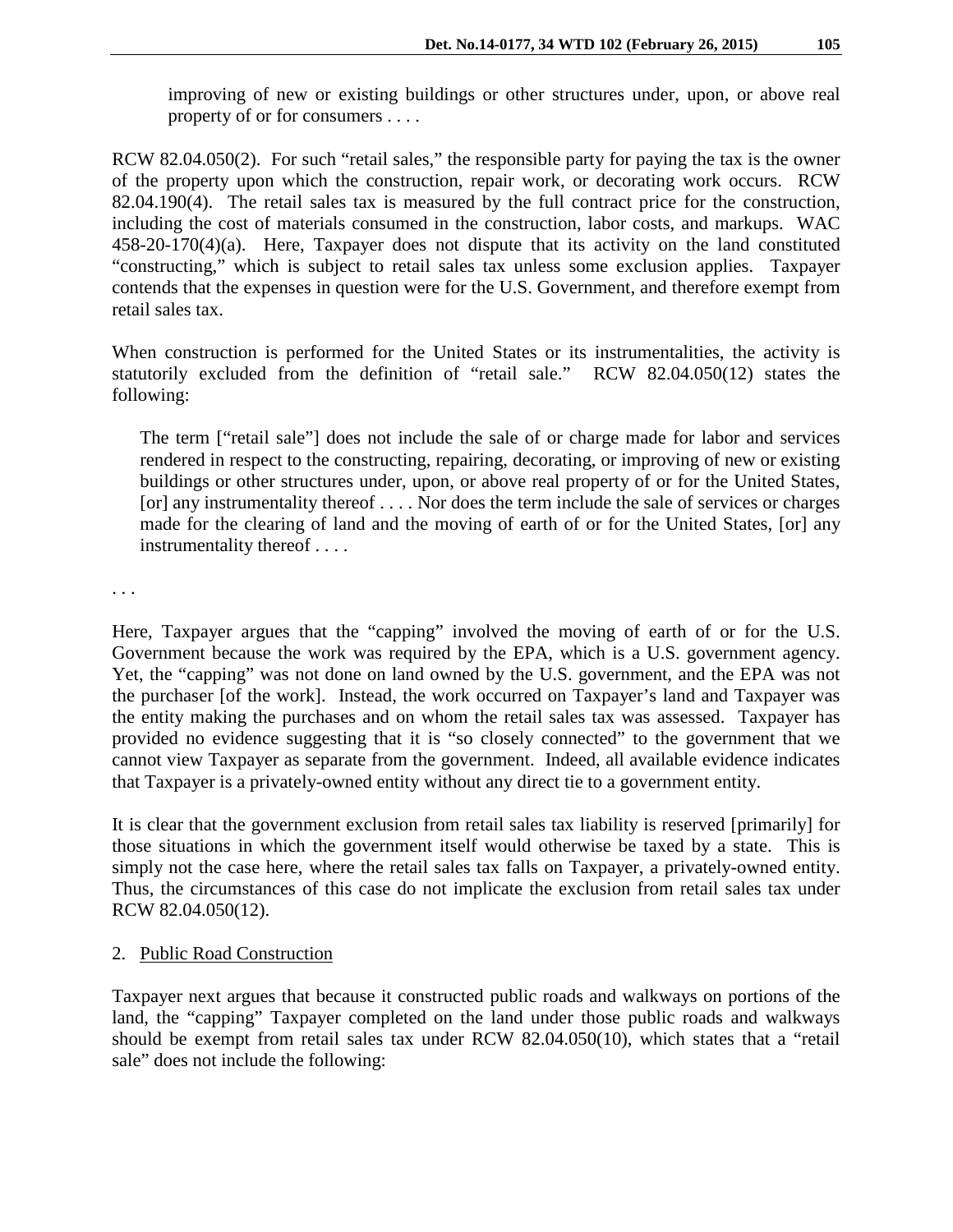the sale of or charge made for labor and services rendered in respect to the building,

repairing, or improving of any street, place, road, highway, easement, right-of-way, mass public transportation terminal or parking facility, bridge, tunnel, trestle which is owned by a municipal corporation or political subdivision of the state or by the United States and which is used or to be used primarily for foot or vehicular traffic including mass transportation vehicles of any kind.

WAC 458-20-171 (Rule 171) defines further "building, repairing or improving of a publicly owned street, place, road, etc." to specifically not include the following:

the constructing of water mains, telephone, telegraph, electrical power, or other conduits or lines in or above streets or roads, **unless such power lines become a part of a street or road lighting system** as aforesaid; nor does it include the construction of sewage disposal facilities, nor the installing of sewer pipes for sanitation, **unless the installation thereof is within, and a part of, a street or road drainage system**.

(Emphasis added). Rule 171 makes clear that only those items that are actually "part of" the road system, its lighting system, or its drainage system are exempt from retail sales tax. We have previously held that, pursuant to Rule 171, only those activities "directly related to" public road construction [are] exempt from retail sales tax; those activities that are "unrelated to . . . vehicular or pedestrian travel are not exempt." Det. No. 03-0236, 23 WTD 276 (2004). While Taxpayer maintains that the "capping" of the land, as required by the EPA, was necessary prior to constructing public roads and walkways on the land, such activities are not "directly related to" the construction of such roads and walkways because Taxpayer was required by the EPA to "cap" the land regardless of the nature of improvements Taxpayer eventually constructed atop the land.

Further, Taxpayer did not provide any evidence that it actually "capped" the land below the public roads and walkways. Indeed, the Statement of Work describing the cleanup measures required by the EPA indicates that "capping" was not necessarily required in those areas of the land where roadways, parking lots, promenades, and concrete walkways were approved as "functional equivalents" to actual capping. For all of these reasons, we conclude that Taxpayer's "capping" of the land was not exempt from retail sales tax under RCW 82.32.050(10) or Rule 171.

# 3. Mosaic Tile Work

Taxpayer argues that some of the mosaic tile work for which it contracted with an artist was not a retail sale, and, therefore, not subject to retail sales tax. According to Taxpayer, the mosaic tile work had two distinct components – tile design and tile setting – that require different treatments for retail sales tax purposes.

RCW 82.04.050(2) defines a "retail sale" to include:

[T]he sale of or charge made for tangible personal property consumed and/or for labor and **services rendered in respect to** the following: . . . (b) the **constructing**, repairing, **decorating**, or improving of new or existing **buildings or other structures under, upon, or above real property of or for consumers**, including the installing or attaching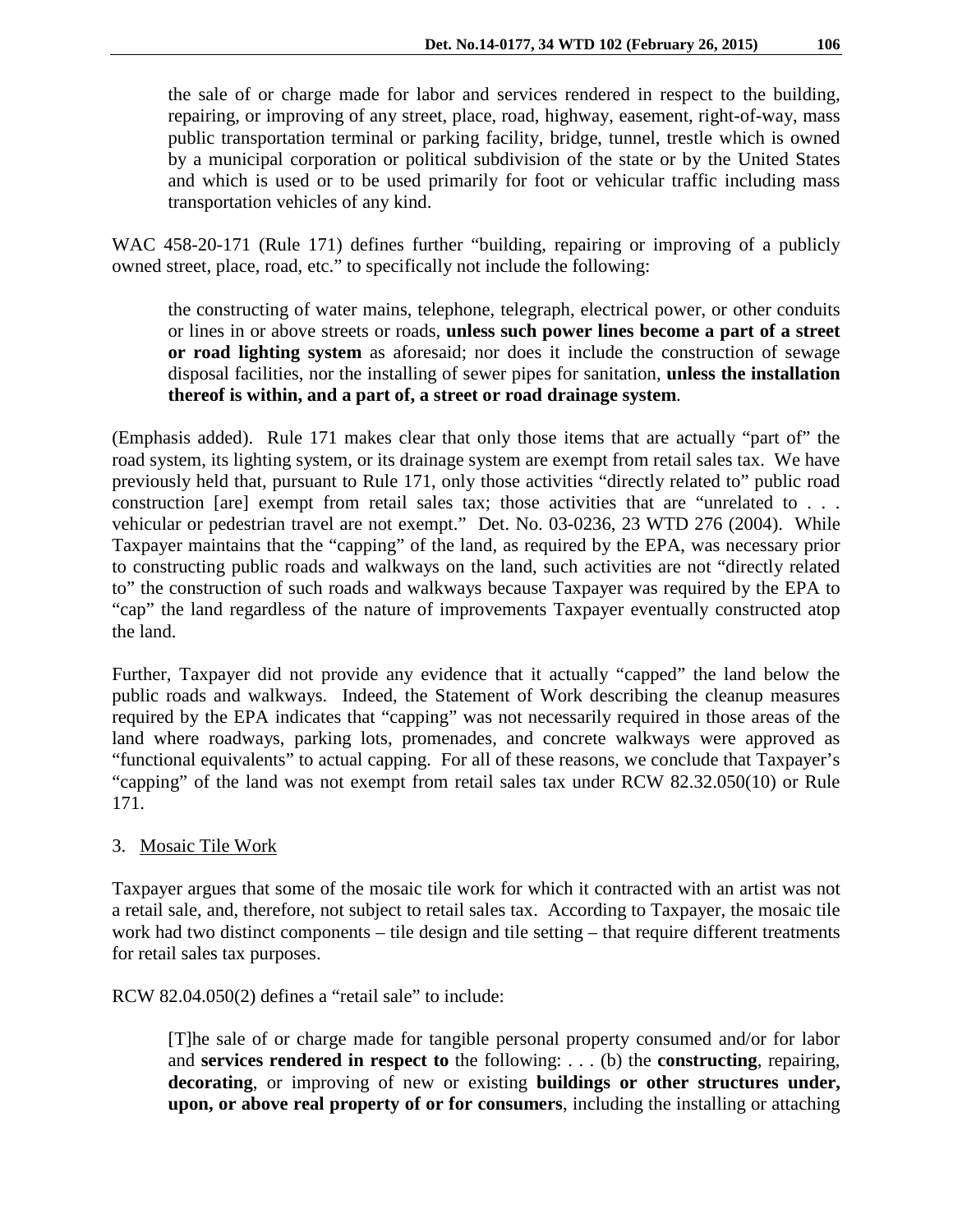of any article of tangible personal property therein or thereto, whether or not such personal property becomes a part of the realty by virtue of installation, . . . .

(Emphasis added). WAC 458-20-170 (Rule 170) provides the following additional definitions:

(d) The term "building or other structures" means everything artificially built up or composed of parts joined together in some definite manner and attached to real property. It includes not only buildings in the general and ordinary sense, but also . . . **pavements for foot or vehicular traffic**, etc.

(Emphasis added). Taxpayer concedes that the tile setting component of the work was either "constructing" or "decorating," and, therefore, a retail sale. However, Taxpayer maintains that the tile design component should be treated as a separate service activity not subject to retail sales tax. We agree that the mosaic tile work is "constructing" or "decorating" upon Taxpayer's land. Such activity is squarely within the definition of a retail sale under RCW 82.04.050(2). However we disagree with Taxpayer that the tile design service in this case is not also a retail sale.

RCW 82.04.050(2) clearly states that "services rendered in respect to" constructing or decorating is subject to retail sales tax. RCW 82.04.051 states the following:

As used in RCW 82.04.050, the term "services rendered in respect to" means those services that are directly related to the constructing, building, repairing, improving, and decorating of buildings or other structures and that are performed by a person who is responsible for the performance of the constructing, building, repairing, improving, or decorating activity. The term does not include services such as engineering, architectural, surveying, flagging, accounting, legal, consulting, or administrative services provided to the consumer of, or person responsible for performing, the constructing, building, repairing, improving, or decorating services.

If a contract involves both an activity that would be subject to service and other activities B&O tax and construction services, then we must also determine if the "predominant activity" involved "service rendered in respect to constructing." As RCW 82.04.051(2) states:

A contract or agreement under which a person is responsible for both services that would otherwise be subject to tax as a service under RCW 82.04.290(2) and also constructing, building, repairing, improving, or decorating activities that would otherwise be subject to tax under another section of this chapter is subject to the tax that applies to the predominant activity under the contract or agreement.

The term "predominant activity" is not defined in the statute. However, we have previously held that "predominant" is not defined solely in quantitative terms, but also as having "greatest ascendancy, importance, influence, authority, or force." Det. No. 99-011R, 19 WTD 423 (2000).

Here, Taxpayer contracted with the artist to obtain a number of mosaic tile images on walkways on Taxpayer's land. There is no evidence that Taxpayer had separate contracts with the artist for the tile design and the tile setting. Indeed, the artist's invoices have both tile design and tile setting included on the same invoices. We conclude that setting the tiles and completing the